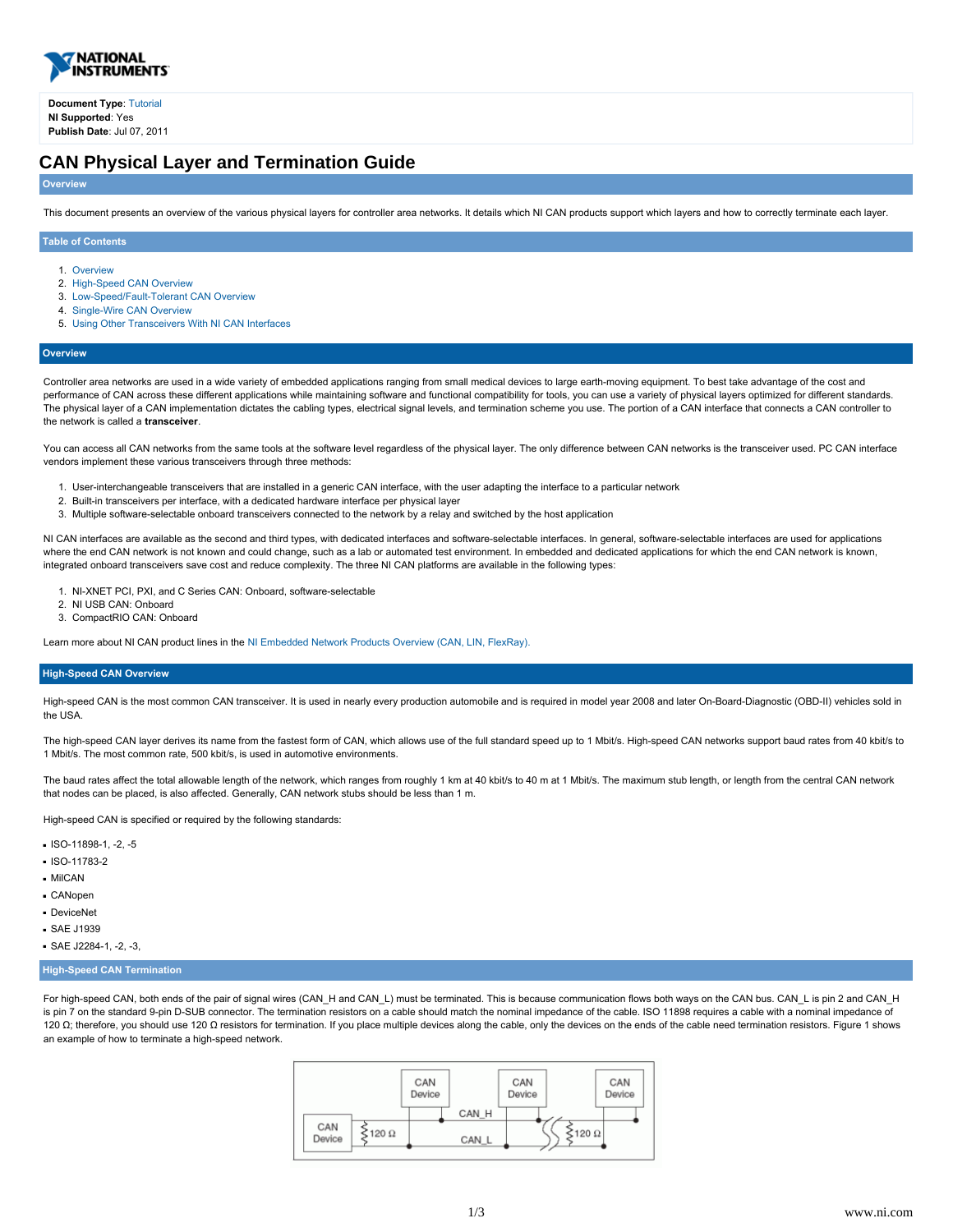## **High-Speed CAN Cables and Accessories**

NI-XNET high-speed and software-selectable CAN interfaces have onboard software-selectable termination. This gives you the flexibility to programmatically add termination to the network whenever needed without changing cables.



*Figure 2. NI-XNET Software-Selectable Termination*

NI also offers terminated and nonterminated CAN cables for connecting NI high-speed CAN interfaces to CAN devices and networks. Legacy NI CAN devices do not have software-selectable termination, so you may need to purchase terminated cables for use with those interfaces.

In general, when connecting a single CAN device to an NI CAN interface, you can programmatically enable termination or use a terminated cable. In the first option, the NI-XNET device connects a 120 Ω resistor between CAN\_H and CAN\_L using relays. In the case of the terminated cable, it contains one 120 Ω resistor installed on the CAN\_H and CAN\_L lines in the connector closest to the NI cable part number label.

When connecting multiple CAN devices that already have termination, NI nonterminated cables are recommended.

The NI CAN breakout box offers a switch to enable and disable 120  $\Omega$  and 60  $\Omega$  termination on a CAN network for maximum flexibility.

Learn more in the *[NI-XNET Manual](http://digital.ni.com/manuals.nsf/websearch/7789010F888758A7862576DC004E5619)* or the *[NI-CAN Hardware and Software Manual](http://search.ni.com/nisearch/app/main/p/bot/no/ap/pm/lang/en/pg/1/sn/catnav:pm,n17:UserManual,n18:c,n23:2.17.3237.3239)*.

Learn more about NI CAN product lines in the [NI Embedded Network Products Overview \(CAN, LIN, FlexRay\).](http://www.ni.com/9862/)

#### <span id="page-1-0"></span>**Low-Speed/Fault-Tolerant CAN Overview**

Low-speed/fault-tolerant CAN is designed to withstand opens, shorts, and incorrect loads on one of the CAN data lines, falling back to a single data line when a fault is encountered. To preserve network functionality in a scenario where a data line fails to open, termination resistors are required at each node. These extra fault-tolerance features limit the maximum speed of a low-speed/fault-tolerant CAN network to 125 kbit/s.

Low-speed/fault-tolerant CAN is found in the following specifications:

ISO-11898-3

ISO-11992-1

## **Low-Speed/Fault-Tolerant CAN Termination**

For low-speed/fault-tolerant CAN, each device on the network needs a termination resistor for each data line: R(RTH) for CAN H and R(RTL) for CAN\_L. Unlike the high-speed CAN termination, low-speed CAN requires the termination to be on the transceiver rather than on the cable. The resistance of each resistor is calculated through several formulas, which are detailed on pages 4-10 through 4-12 of the *[NI-CAN Hardware and Software Manual](http://search.ni.com/nisearch/app/main/p/bot/no/ap/pm/lang/en/pg/1/sn/catnav:pm,n17:UserManual,n18:c,n23:2.17.3237.3239)* or in the *[NI-XNET Manual](http://digital.ni.com/manuals.nsf/websearch/7789010F888758A7862576DC004E5619)*. Figure 3 shows a diagram of termination resistor locations on a low-speed network.



*Figure 3. Low-Speed/Fault-Tolerant CAN Termination*

Learn more in the *[NI-XNET Manual](http://digital.ni.com/manuals.nsf/websearch/7789010F888758A7862576DC004E5619)* or the *[NI-CAN Hardware and Software Manual](http://search.ni.com/nisearch/app/main/p/bot/no/ap/pm/lang/en/pg/1/sn/catnav:pm,n17:UserManual,n18:c,n23:2.17.3237.3239)*.

### **Low-Speed CAN Cables and Accessories**

Because every node on a low-speed/fault-tolerant CAN network is terminated, NI fault-tolerant CAN interfaces are shipped with onboard termination resistors. The *[NI-XNET Manual](http://digital.ni.com/manuals.nsf/websearch/7789010F888758A7862576DC004E5619)* and the *[NI-CAN](http://search.ni.com/nisearch/app/main/p/bot/no/ap/pm/lang/en/pg/1/sn/catnav:pm,n17:UserManual,n18:c,n23:2.17.3237.3239) [Hardware and Software Manual](http://search.ni.com/nisearch/app/main/p/bot/no/ap/pm/lang/en/pg/1/sn/catnav:pm,n17:UserManual,n18:c,n23:2.17.3237.3239)* contain instructions for adjusting these resistors if your application requires different values. You should use only **nonterminated** CAN cables for connecting NI fault-tolerant CAN interfaces to fault-tolerant CAN devices and networks.

Learn more about NI CAN product lines in the [NI Embedded Network Products Overview \(CAN, LIN, FlexRay\).](http://www.ni.com/9862/)

## <span id="page-1-1"></span>**Single-Wire CAN Overview**

Single-wire CAN is primarily found in specialty automotive applications and emphasizes low cost. Defined in the SAE 2411 specification, single-wire CAN uses only one single-ended CAN data wire as opposed to the differential CAN wires found in most applications. The reduced noise immunity of single-wire CAN limits its speeds to either 33.3 kbit/s or 83.3 kbit/s.

## **Single-Wire CAN Termination**

Single-wire CAN specifies a single 9.09 kΩ resistor for the entire network. NI interfaces featuring single-wire CAN transceivers include a built-in 9.09 kΩ resistor, so no additional resistors are needed.